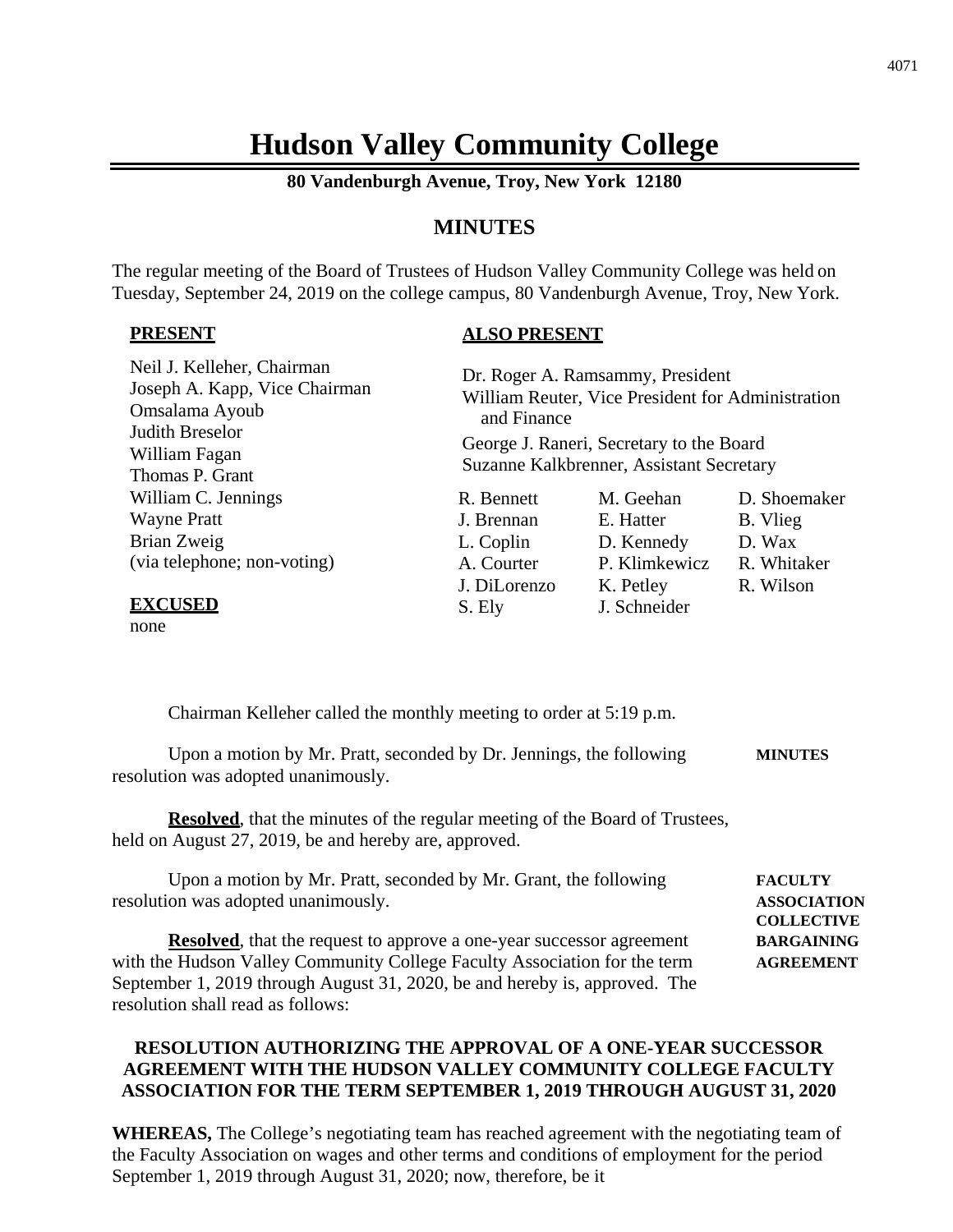**RESOLVED**, that Hudson Valley Community College Board of Trustees at their meeting of September 24, 2019 approved a one-year successor agreement with the Hudson Valley Community College Faculty Association for the term September 1, 2019 through August 31, 2020.

Upon a motion by Dr. Jennings, seconded by Dr. Kapp, the following **AMENDMENT TO** resolution was adopted unanimously. **PRESIDENT'S**

**Resolved**, that the request to authorize the Chairman to execute a Second Amendment to the Agreement with the President of the College, in form approved by counsel, to increase the President's total annual salary to \$220,000 per year during the term of the contract, and counsel is authorized and directed to prepare such amendment commencing September 1, 2019, with such Agreement term to end on August 31, 2023, be, and hereby is, approved.

#### **INFORMATION ITEMS INFORMATION**

The following information items were noted: **ITEMS**

#### **A. COLLEGE TENURE & PROMOTION TO ASSISTANT PROFESSOR**

In accord with the Faculty Association Agreement, a College faculty member at the rank of Instructor who is awarded tenure is automatically promoted to the rank of Assistant Professor and granted a \$1,000 increase in annual salary.

#### *Effective 9/1/2020*

| Jennifer Austin      | English, Foreign Languages and English as a Second Language       |
|----------------------|-------------------------------------------------------------------|
| Justin Baker         | Fine Arts, Theatre Arts and Digital Media                         |
| Laura Brewer         | <b>Teacher Preparation</b>                                        |
| Jodi Dorrough        | <b>Nursing</b>                                                    |
| Joshua Kohan         | English, Foreign Languages and English as a Second Language       |
| Matthew Lansing      | <b>Mortuary Science</b>                                           |
| <b>Michael Malak</b> | Biology, Chemistry and Physics                                    |
| Johnathan Peabody    | English, Foreign Languages and English as a Second Language       |
| Nicole Robinson      | <b>Nursing</b>                                                    |
| Caroline Saccone     | <b>Nursing</b>                                                    |
| Joseph Schneider     | Computing and Information Sciences                                |
| Ricky Thibodeau      | Accounting, Entrepreneurship and Marketing                        |
| Brian Wickham        | Automotive, Manufacturing and Electrical Engineering Technologies |

#### **B. FULL-TIME FACULTY**

| 1. | <b>School of Health Sciences</b>                    |             |
|----|-----------------------------------------------------|-------------|
|    | Nicole Cregan, Instructor,                          |             |
|    | Nursing,                                            |             |
|    | f/t temp appt., eff. $9/1/19$                       | \$48,981/yr |
| 2. | School of Science, Technology, Engineering and Math |             |
|    | Candace Eustace, Instructor,                        |             |
|    | Electrical Engineering,                             |             |
|    | f/t appt., eff. $9/1/19$                            | \$48,981/yr |
|    | Sujatha Kadaba, Instructor,                         |             |
|    | Biology Chamistry & Dhysics                         |             |

## Biology, Chemistry & Physics, f/t temp. appt., eff.  $9/1/19$  \$48,981/yr

**CONTRACT**

4072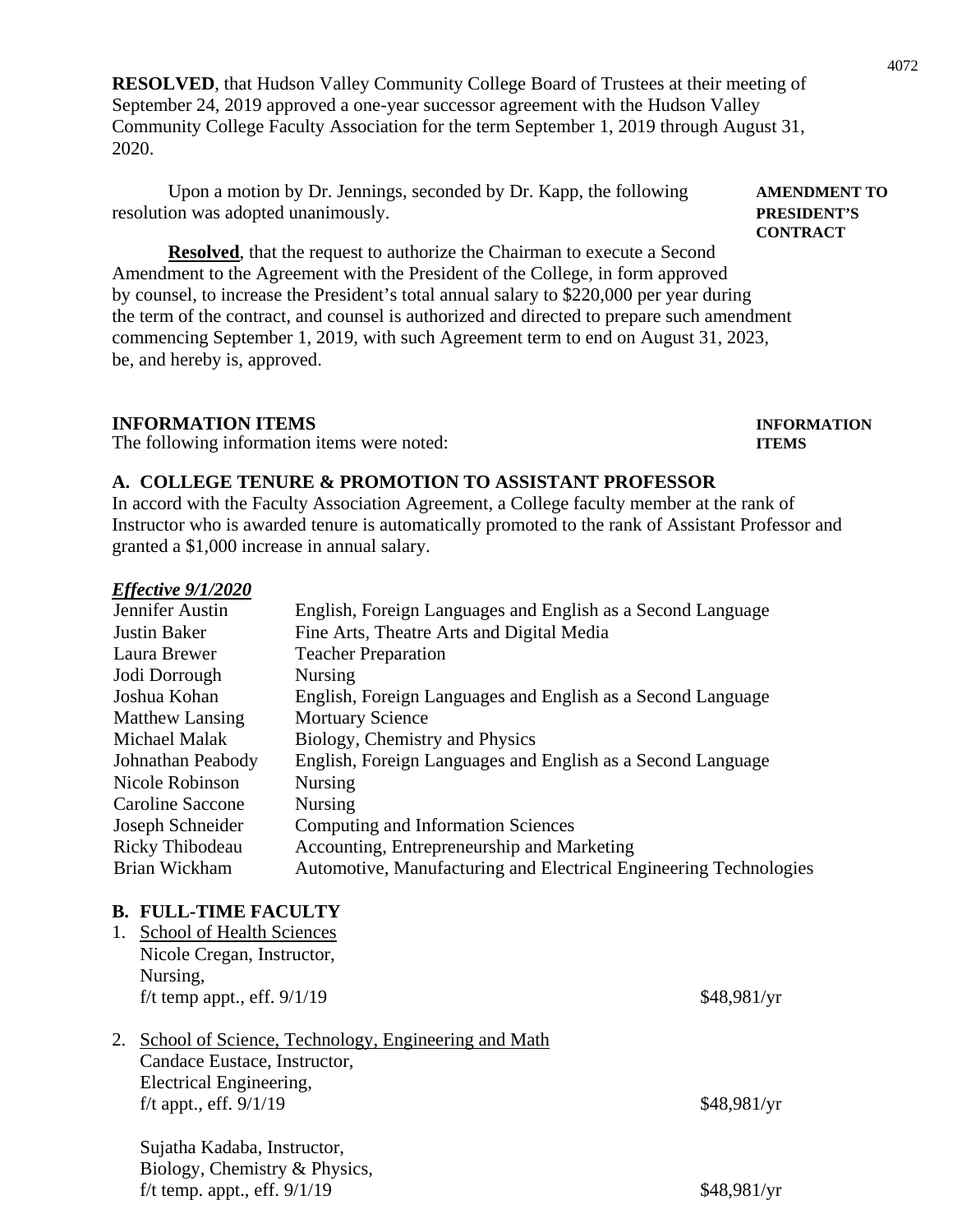| Brandon Shaver, Instructor,<br>Heating, Ventilation and Air Conditioning,<br>f/t temp appt., eff. $9/1/19$                                  | \$48,981/yr  |
|---------------------------------------------------------------------------------------------------------------------------------------------|--------------|
| Michael Warmt, Instructor,<br>Electrical Engineering,<br>f/t appt., eff. $9/1/19$                                                           | \$48,981/yr  |
| C. FULL-TIME NON-TEACHING PROFESSIONALS<br>1. Academic Affairs                                                                              |              |
| Patricia Myers, Associate Dean,<br>External Academic Affairs, Economic Development and Workforce Initiatives,<br>f/t appt., eff. $10/15/19$ | \$80,000/yr  |
| 2. Institutional Effectiveness<br>Brandon Flower, Technical Assistant,<br>Research and Planning,                                            |              |
| f/t appt., eff. $9/11/19$ or thereafter                                                                                                     | \$37,000/yr  |
| Roman Tarbey, Research Analyst,<br>Planning and Research,<br>f/t appt., eff. $9/11/19$ or thereafter                                        | \$40,000/yr  |
| 3. School of Business and Liberal Arts<br>Helen Lettieri, Advising Specialist,<br>School of Business,<br>f/t appt., eff. $9/23/19$          | \$40,100/yr  |
| 4. Student Affairs<br>Vijay Kumar, Technical Assistant,<br>Financial Aid,<br>$f/t$ appt., eff. $9/3/19$                                     | \$34,300/yr  |
| D. FULL-TIME CLASSIFIED STAFF<br>1. E.O.C.<br>Romeo Williams, Custodial Worker,<br>E.O.C.,<br>f/t appt., eff. $9/10/19$ or thereafter       | \$14.0326/hr |
| E. PART-TIME FACULTY<br>1. Academic Affairs<br>William Clary, Instructor,<br>Workforce Development,                                         |              |
| p/t appt., eff. 9/9/19                                                                                                                      | \$60.00/hr   |
| Daniel Gallagher, Instructor,<br>Community and Professional Education,<br>p/t appt., eff. 9/1/19                                            | \$25.00/hr   |
| Janet Hiser, Instructor,<br>Community and Professional Education,<br>p/t appt., eff. 9/1/19                                                 | \$25.00/hr   |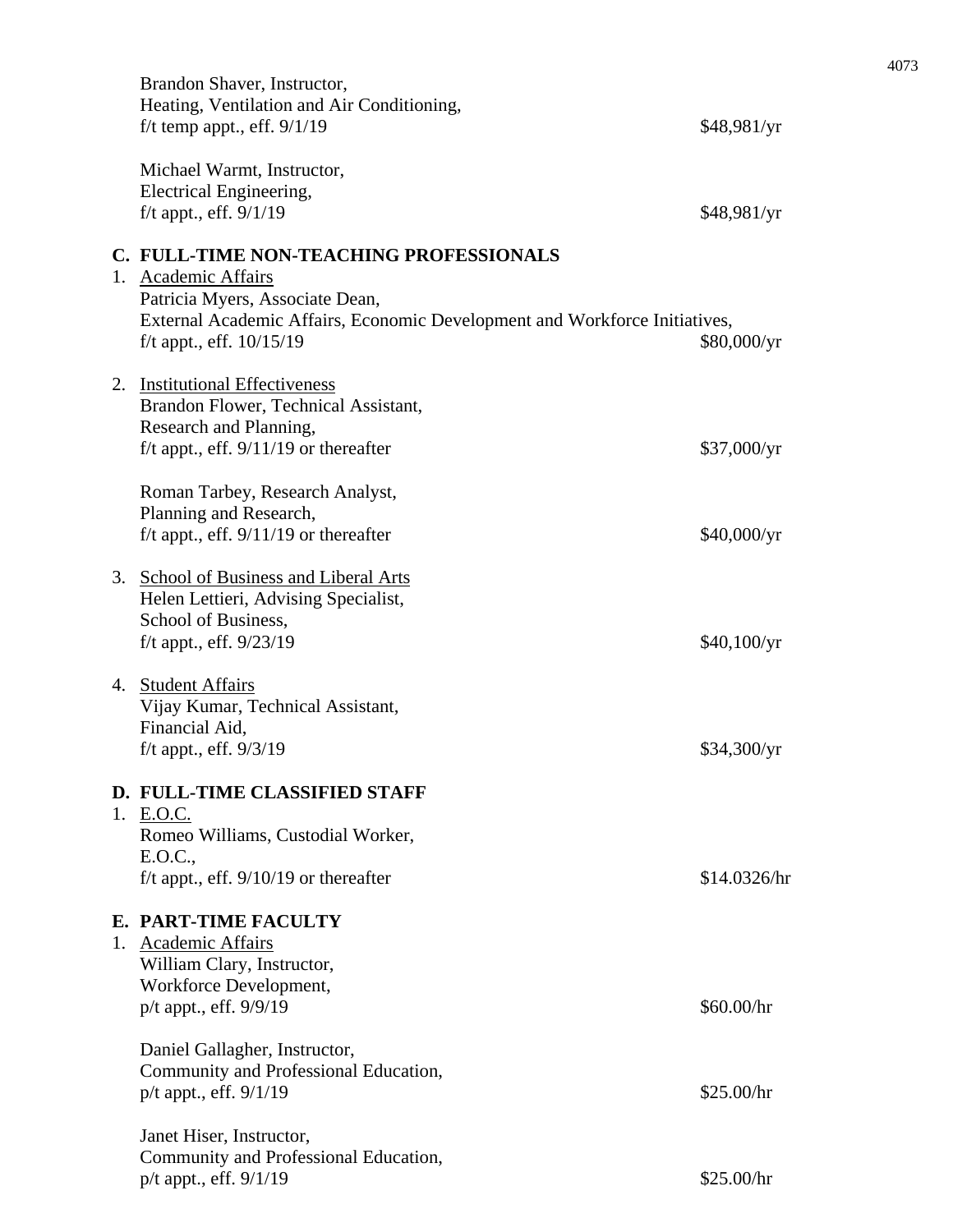|    | John Kenna, Instructor,<br>Community and Professional Education,<br>$p/t$ appt., eff. $9/1/19$                                                                        | \$25.00/hr    |
|----|-----------------------------------------------------------------------------------------------------------------------------------------------------------------------|---------------|
|    | Keith Leonard, Instructor,<br>Community and Professional Education,<br>$p/t$ appt., eff. $9/1/19$                                                                     | \$25.00/hr    |
|    | 2. School of Business and Liberal Arts<br>Riley O'Malley, Instructor,<br>History, Philosophy and Social Sciences (HS Model)<br>$p/t$ appt., eff $9/3/19$              | \$0           |
|    | Christine Robinson-Cooley, Instructor,<br>Criminal Justice, Forensic Science & Public Administration,<br>$p/t$ appt., eff. $9/1/19$                                   | $$1,113$ /sch |
|    | Stefanie Thomas, Instructor,<br>Forensic Science,<br>$p/t$ appt., eff. $9/1/19$                                                                                       | $$1,113$ /sch |
|    | Brian White, Instructor,<br><b>Business Administration,</b><br>p/t appt., eff. 9/1/19                                                                                 | $$1,113$ /sch |
|    | 3. School of Health Sciences<br>Melina Digruttola, Instructor,<br>Surgical Technologies,<br>$p/t$ appt., eff. $9/1/19$                                                | $$1,113$ /sch |
|    | Armenouhie Hanlon, Instructor,<br>Nursing,<br>p/t appt., eff. 9/1/19                                                                                                  | $$1,113$ /sch |
|    | 4. School of Science, Technology, Engineering and Math<br>Bryan Bennett, Instructor,<br>Mathematics and Engineering Science,<br>p/t appt., eff. 9/1/19                | $$1,113$ /sch |
|    | Louise MacCormack, Instructor,<br>Computing and Information Sciences (HS Model),<br>p/t appt., eff. 9/1/19                                                            | \$0           |
| 1. | F. PART-TIME NON-TEACHING PROFESSIONALS<br><b>Student Affairs</b><br>Richard Aberle, Head Men's Soccer Coach,<br>Intercollegiate Athletics,<br>p/t appt., eff. 9/1/19 | \$6,000/yr    |
|    | Christopher Claus, Assistant Men's and Women's Bowling Coach,<br>Intercollegiate Athletics,<br>p/t appt., eff. 9/1/19                                                 | \$2,500/yr    |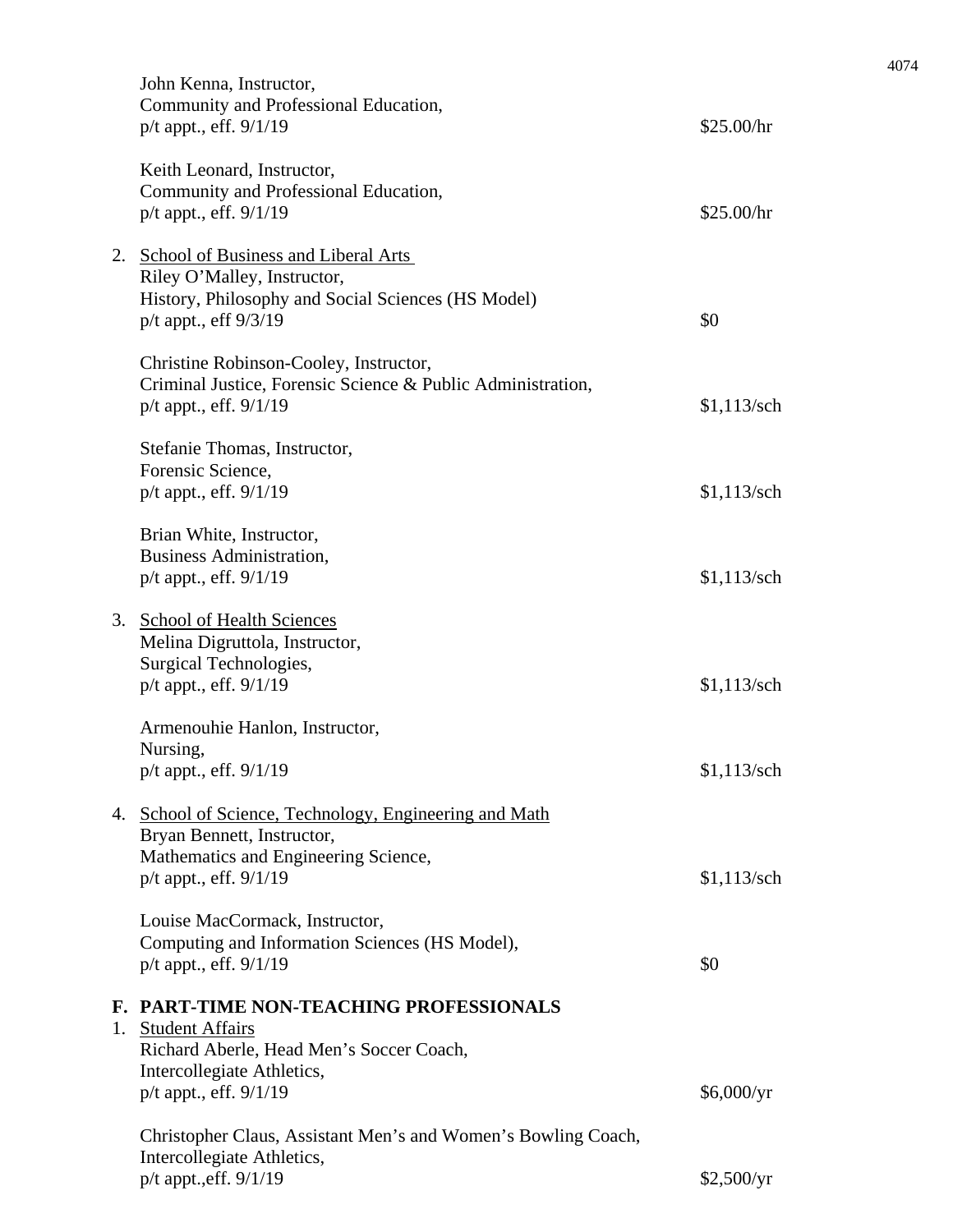| Kyle Clemens, Assistant Men's Soccer Coach,<br>Intercollegiate Athletics,<br>$p/t$ appt., eff. $9/6/19$                                     | \$1,750/yr |
|---------------------------------------------------------------------------------------------------------------------------------------------|------------|
| James Feeney, Assistant Women's Tennis Coach,<br>Intercollegiate Athletics,<br>$p/t$ appt., eff. $9/1/19$                                   | \$1,500/yr |
| Laurel Kurishage, Assistant Women's Soccer Coach,<br>Intercollegiate Athletics,<br>$p/t$ appt., eff. $9/1/19$                               | \$1,000/yr |
| Jamie Rodriguez, Assistant Men's and Women's Cross Country Coach,<br>Intercollegiate Athletics,<br>$p/t$ appt., eff. $9/1/19$ or thereafter | \$2,000/yr |
| Willie Short, Assistant Women's Volleyball Coach,<br>Intercollegiate Athletics,<br>p/t appt., eff. 9/10/19                                  | \$1,500/yr |

## **G. RESIGNATIONS**

- 1. Salvatore Chiera, Online Learning Support Specialist, Distance Learning, eff.10/11/19
- 2. Tara Davis, Assistant to the Coordinator of Institutional Advancement, E.O.C., eff. 8/28/19
- 3. Ronni Jones, Associate Director of Financial Aid, eff. 9/18/19
- 4. Shawn Jeune, Interim Department Chair, Surgical Technology, eff. 9/30/19
- 5. Kelli Leclair, Advising Specialist, Business Advisement Center, eff. 8/12/19
- 6. Tara Maroney-Pickett, Advising Specialist, Liberal Arts, eff. 9/18/19

## **H. RETIREMENT**

1. Sue E. Grayson, Professor/Faculty Librarian, Library, eff. 10/10/19

## **I. ADVISORY COMMITTEE APPOINTMENT**

1. Automotive Department Chris Neuber, President, Eastern New York Coalition of Automotive Retailers, Inc. (ENYCAR)

## **J. HVCC MONTHLY FINANCIAL REPORTS**

- 1. 2018-2019 Fiscal Year Operating Budget Summary as of 8/31/19
- 2. Capital Expenditures, August 2019 and cumulative

## **K. FACULTY-STUDENT ASSOCIATION FINANCIAL REPORTS**

1. Audited Financial Statements, Years ended May 31, 2019 and 2018

## **OCTOBER MEETING**

The next monthly meeting of the Board of Trustees will be held on Tuesday, October 22, 2019.

Secretary Raneri gave a brief overview of the 2019 annual meeting of the New York Community College Trustees (NYCCT) and shared with the Board a resolution presented at the conference in support of a permanent funding floor for community college base state aid formula.